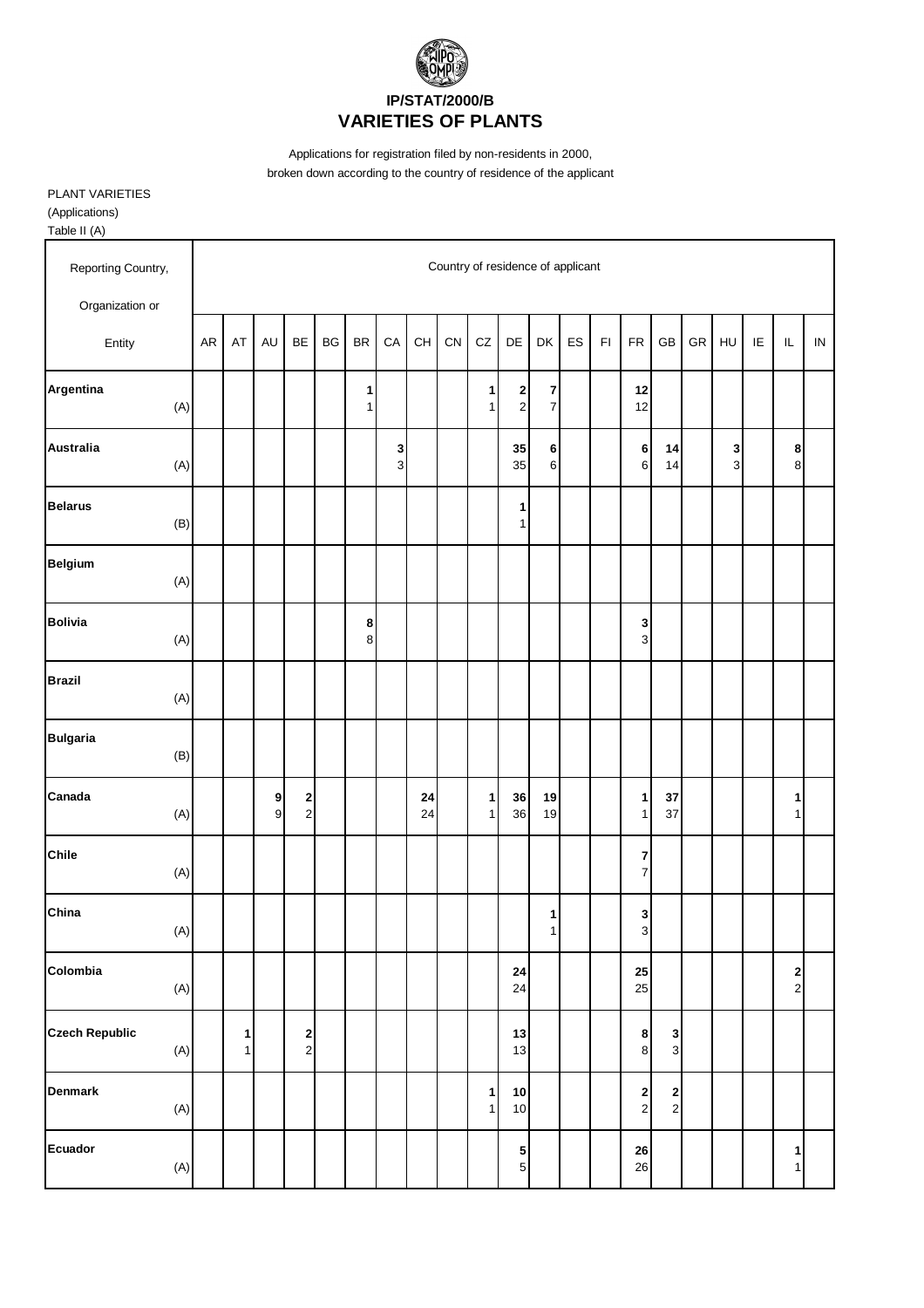

Demandes d'enregistrement déposées par des non-résidents en 2000,

réparties selon le pays de résidence du déposant

OBTENTIONS VÉGÉTALES

(Demandes)

|                                             |              |    |                        |    |          |                              |           |                               |              |    |           |           |                   |    |           |                              |                                       |                                         |                | Tableau II (A)                  |
|---------------------------------------------|--------------|----|------------------------|----|----------|------------------------------|-----------|-------------------------------|--------------|----|-----------|-----------|-------------------|----|-----------|------------------------------|---------------------------------------|-----------------------------------------|----------------|---------------------------------|
|                                             |              |    |                        |    |          |                              |           | Pays de résidence du déposant |              |    |           |           |                   |    |           |                              |                                       |                                         |                | Pays,<br>Organisation ou        |
| $\mathsf{I}\mathsf{T}$                      | JP           | KR | $\mathsf{L}\mathsf{I}$ | LU | MX       | NL                           | <b>NO</b> | <b>NZ</b>                     | PL           | PT | <b>RO</b> | <b>RU</b> | SE                | SK | <b>TR</b> | US                           | ZA                                    | Others<br>Autres                        | <b>TOTAL</b>   | Entité                          |
| $\begin{array}{c} \n2 \\ \n2 \n\end{array}$ |              |    |                        |    | 12<br>12 |                              |           | $\frac{3}{3}$                 |              |    |           |           |                   |    |           | 47<br>47                     | $\begin{array}{c} 2 \\ 2 \end{array}$ | 6<br>6                                  | 95             | Argentine<br>95 (A)             |
| $\begin{array}{c} 2 \\ 2 \end{array}$       | 4<br>$\vert$ |    |                        |    |          | 34<br>34                     |           | 16<br>16                      |              |    |           |           |                   |    |           | 61<br>61                     | 1<br>$\mathbf{1}$                     | $\overline{\mathbf{c}}$<br>$\mathbf{2}$ | 195<br>195(A)  | <b>Australie</b>                |
|                                             |              |    |                        |    |          |                              |           |                               |              |    |           |           |                   |    |           |                              |                                       |                                         | $\vert$ 1      | <b>Bélarus</b><br>1(B)          |
|                                             |              |    |                        |    |          | 3<br>3                       |           |                               |              |    |           |           |                   |    |           |                              |                                       |                                         | $\mathbf{3}$   | <b>Belgique</b><br>3(A)         |
|                                             |              |    |                        |    |          |                              |           |                               |              |    |           |           |                   |    |           |                              |                                       |                                         | 11             | <b>Bolivie</b><br>11(A)         |
| 1<br>$\mathbf{1}$                           |              |    |                        |    |          | 2<br>$\overline{\mathbf{c}}$ |           |                               |              |    |           |           |                   |    |           |                              |                                       |                                         | $\mathbf{3}$   | <b>Brésil</b><br>3(A)           |
|                                             |              |    |                        |    |          |                              |           |                               |              |    |           |           |                   |    |           | 4<br>$\overline{\mathbf{r}}$ |                                       |                                         | $\overline{4}$ | <b>Bulgarie</b><br>4(B)         |
|                                             | 17<br>17     |    |                        |    |          | 45<br>45                     |           | $\mathbf{1}$<br>$\mathbf{1}$  | 1<br>1       |    |           |           | 1<br>$\mathbf{1}$ |    |           | 141<br>141                   |                                       |                                         | 336<br>336 (A) | Canada                          |
| 1<br>$\mathbf{1}$                           |              |    |                        |    |          | 21<br>21                     |           | 5<br>$\overline{5}$           |              |    |           |           |                   |    |           | 12<br>12                     | 1<br>$\mathbf{1}$                     |                                         | $\bf 47$       | Chili<br>47 (A)                 |
|                                             |              |    |                        |    |          |                              |           |                               |              |    |           |           |                   |    |           |                              |                                       | 1<br>1                                  | $5\vert$       | Chine<br>5(A)                   |
| $\mathbf{1}$<br>$\mathbf{1}$                |              |    |                        |    |          | 13<br>13                     |           |                               |              |    |           |           |                   |    |           | $\frac{5}{5}$                |                                       | $\frac{2}{2}$                           | 72             | Colombie<br>72 (A)              |
|                                             |              |    |                        |    |          | 8<br>$\bf 8$                 |           |                               |              |    |           |           |                   |    |           | $\frac{5}{5}$                |                                       |                                         | ${\bf 40}$     | République<br>tchèque<br>40 (A) |
|                                             |              |    |                        |    |          |                              |           |                               |              |    |           |           | 5<br>5            |    |           |                              |                                       |                                         | ${\bf 20}$     | Danemark<br>20(A)               |
| $\begin{array}{c} \n2 \\ \n2 \n\end{array}$ |              |    |                        |    |          | 5<br>$\overline{5}$          |           |                               | $\vert$<br>1 |    |           |           |                   |    |           | $\frac{5}{5}$                |                                       |                                         | 45             | Équateur<br>45 (A)              |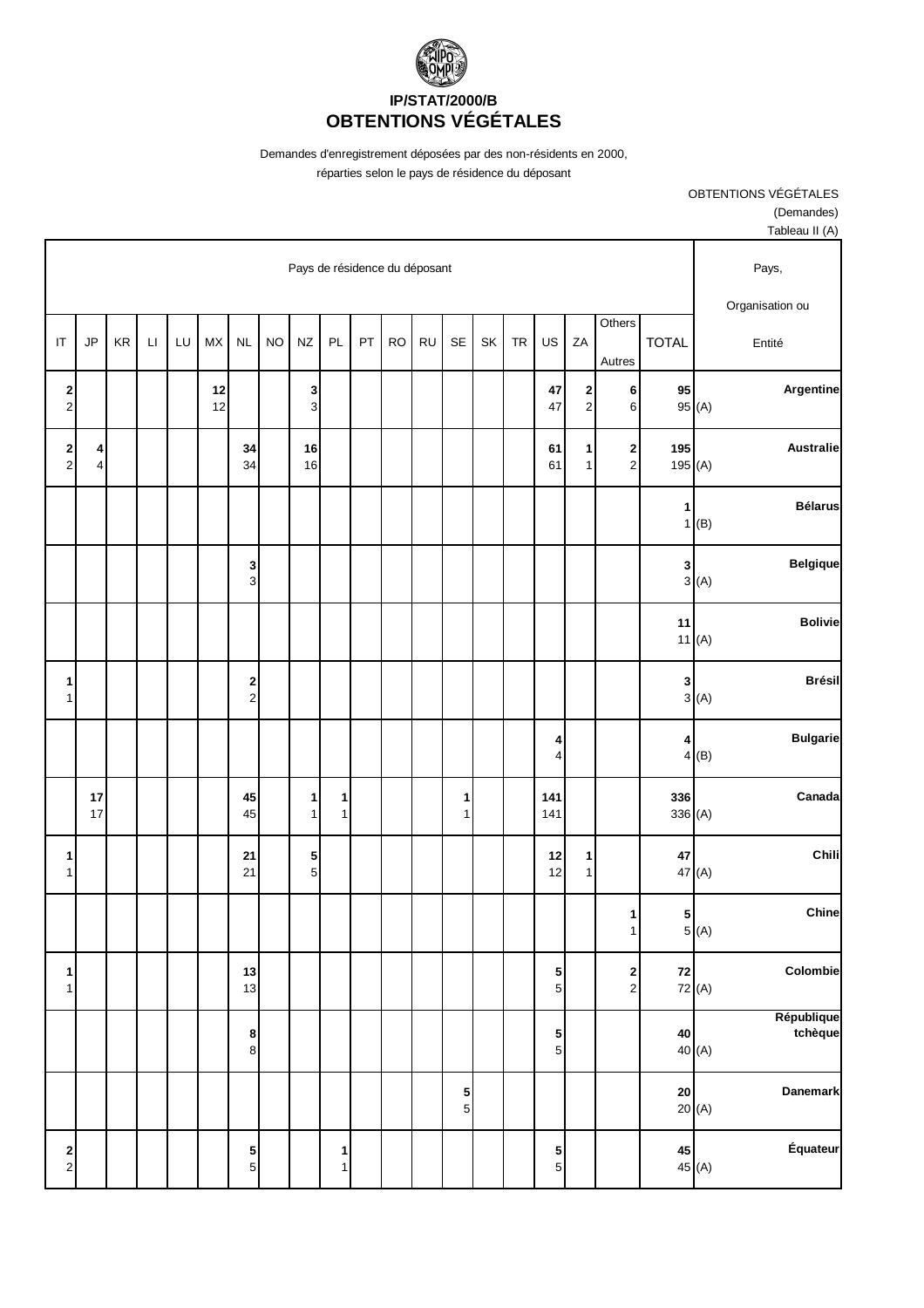

Applications for registration filed by non-residents in 2000, broken down according to the country of residence of the applicant

PLANT VARIETIES (Applications) Table II (A)

| Reporting Country,<br>Organization or |    |        |                  |               |           |                     |                               |                   |        |                   | Country of residence of applicant |                              |                   |                         |                            |                                  |    |    |                   |               |            |
|---------------------------------------|----|--------|------------------|---------------|-----------|---------------------|-------------------------------|-------------------|--------|-------------------|-----------------------------------|------------------------------|-------------------|-------------------------|----------------------------|----------------------------------|----|----|-------------------|---------------|------------|
| Entity                                | AR | AT     | AU               | BE            | <b>BG</b> | BR                  | CA                            | CH                | CN     | CZ                | DE                                | DK                           | ES                | $\mathsf{F} \mathsf{I}$ | <b>FR</b>                  | GB                               | GR | HU | IE                | $\mathsf{IL}$ | ${\sf IN}$ |
| <b>Finland</b><br>(A)                 |    |        |                  |               |           |                     |                               |                   |        |                   |                                   |                              |                   |                         | $\mathbf{1}$<br>1          |                                  |    |    |                   |               |            |
| <b>France</b><br>(A)                  |    |        |                  |               |           |                     | 1<br>$\mathbf{1}$             | 9<br>9            |        | 1<br>$\mathbf{1}$ | 10<br>10                          |                              |                   |                         |                            |                                  |    |    | 1<br>$\mathbf{1}$ |               |            |
| Germany<br>(A)                        |    | 3<br>3 |                  | $\frac{2}{2}$ |           |                     | 1<br>$\mathbf{1}$             | 6<br>6            |        |                   |                                   | 1<br>$\mathbf{1}$            |                   |                         | 8<br>8                     |                                  |    |    |                   |               |            |
| <b>Hungary</b><br>(B)                 |    |        |                  |               |           |                     |                               |                   |        |                   | 8<br>8 <sup>°</sup>               |                              |                   |                         | $17\,$<br>$17\,$           |                                  |    |    |                   |               |            |
| Israel<br>(A)                         |    |        |                  |               |           |                     |                               | 1<br>$\mathbf{1}$ |        |                   | 24<br>24                          |                              | 1<br>$\mathbf{1}$ |                         | 12<br>12                   |                                  |    |    |                   |               |            |
| Japan<br>(A)                          |    |        | 6<br>6           |               |           | 4<br>$\overline{4}$ |                               | 1<br>1            |        |                   | 46<br>46                          | 42<br>42                     |                   |                         | 10<br>10                   | 34<br>34                         |    |    |                   | 37<br>37      |            |
| Kenya<br>(A)                          |    |        |                  |               |           |                     |                               |                   |        |                   |                                   |                              |                   |                         |                            |                                  |    |    |                   |               |            |
| <b>Mexico</b><br>(A)                  |    |        |                  |               |           |                     |                               |                   |        |                   |                                   |                              |                   |                         | $\mathbf 2$<br>$\mathbf 2$ |                                  |    |    |                   |               |            |
| <b>Netherlands</b><br>(A)             |    |        |                  | 10<br>$10$    |           |                     | $\mathbf 2$<br>$\overline{2}$ |                   |        | 1<br>1            | 36<br>36                          | $10$<br>10                   |                   |                         | ${\bf 26}$<br>26           | 10<br>10                         |    |    |                   |               |            |
| <b>New Zealand</b><br>(A)             |    |        | ${\bf 24}$<br>24 |               |           |                     |                               |                   | 1<br>1 | $\mathbf{1}$<br>1 | 20<br>20                          | 9<br>$\mathbf{g}$            |                   |                         | 1<br>$\mathbf{1}$          | $\boldsymbol{9}$<br>$\mathbf{g}$ |    |    |                   | $\frac{2}{2}$ |            |
| <b>Norway</b><br>(A)                  |    |        |                  |               |           |                     |                               |                   |        |                   | $\mathbf{7}$<br>$\overline{7}$    | $\mathbf{1}$<br>$\mathbf{1}$ |                   | 2<br>$\mathbf{2}$       |                            | 1<br>$\mathbf{1}$                |    |    |                   |               |            |
| Panama<br>(A)                         |    |        |                  |               |           |                     |                               |                   |        |                   |                                   |                              |                   |                         |                            |                                  |    |    |                   |               |            |
| Paraguay<br>(A)                       |    |        |                  |               |           | 12<br>12            |                               |                   |        |                   |                                   |                              |                   |                         |                            |                                  |    |    |                   |               |            |
| Peru<br>(B)                           |    |        |                  |               |           |                     |                               |                   |        |                   |                                   |                              |                   |                         |                            |                                  |    |    |                   |               |            |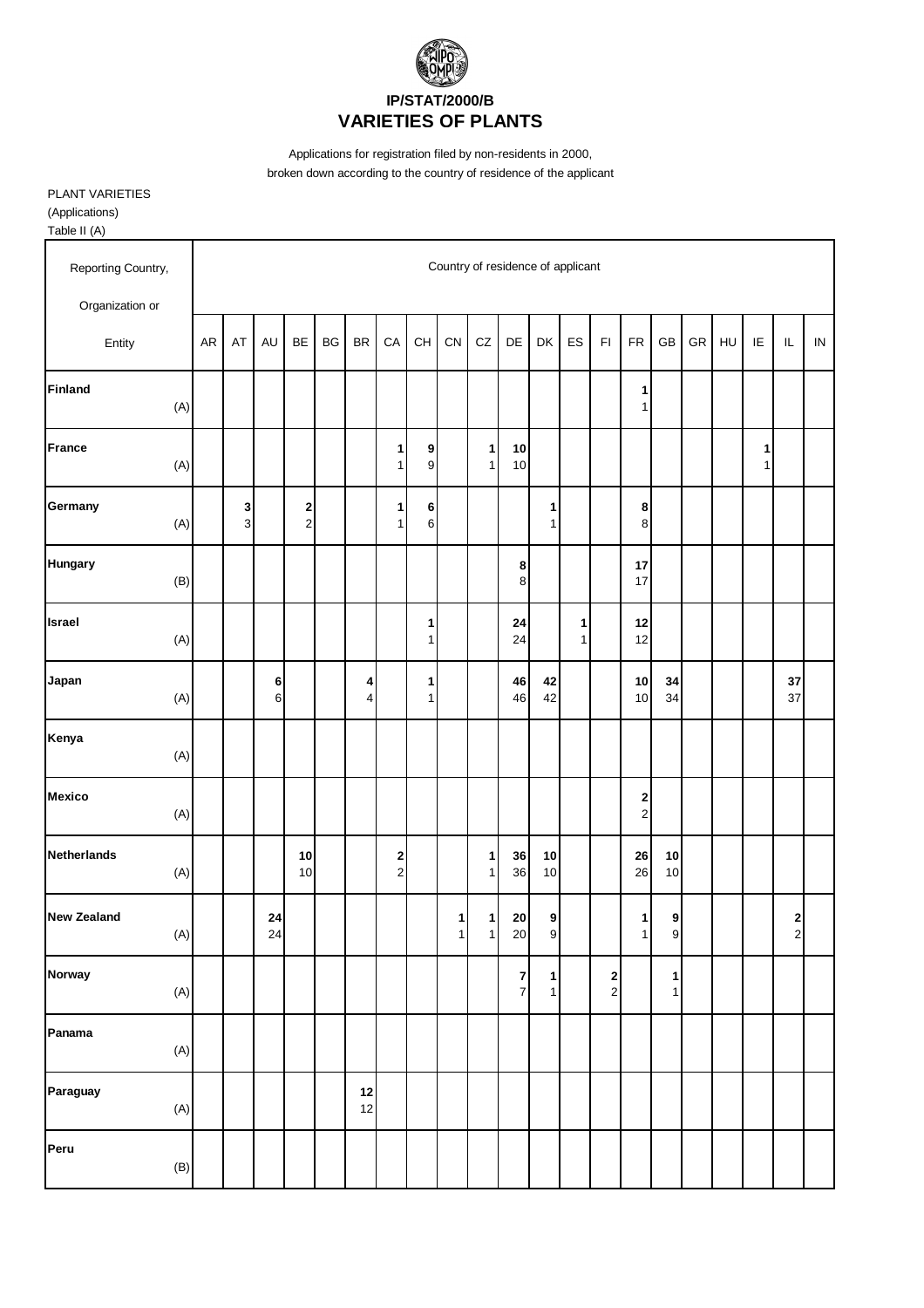

Demandes d'enregistrement déposées par des non-résidents en 2000,

réparties selon le pays de résidence du déposant

| Tableau II (A)           |              |                |                                    |    |                              |           |    |                                           |           |           |    |                   |                               |           |                     |               |    |                        |    |                             |                                          |
|--------------------------|--------------|----------------|------------------------------------|----|------------------------------|-----------|----|-------------------------------------------|-----------|-----------|----|-------------------|-------------------------------|-----------|---------------------|---------------|----|------------------------|----|-----------------------------|------------------------------------------|
| Pays,<br>Organisation ou |              |                |                                    |    |                              |           |    |                                           |           |           |    |                   | Pays de résidence du déposant |           |                     |               |    |                        |    |                             |                                          |
| Entité                   |              | <b>TOTAL</b>   | Others<br>Autres                   | ZA | US                           | <b>TR</b> | SK | <b>SE</b>                                 | <b>RU</b> | <b>RO</b> | PT | PL                | <b>NZ</b>                     | <b>NO</b> | <b>NL</b>           | MX            | LU | $\mathsf{L}\mathsf{I}$ | KR | JP                          | $\mathsf{I}\mathsf{T}$                   |
| Finlande                 | 5(A)         | ${\bf 5}$      | 1<br>$\mathbf{1}$                  |    |                              |           |    | $\overline{\mathbf{c}}$<br>$\overline{c}$ |           |           |    |                   |                               |           | 1<br>$\mathbf{1}$   |               |    |                        |    |                             |                                          |
| <b>France</b>            | 37(A)        | ${\bf 37}$     |                                    |    | 6<br>$\,$ 6 $\,$             |           |    |                                           |           |           |    |                   |                               |           | 6<br>6              |               |    |                        |    |                             | <b>3</b><br>კ                            |
| Allemagne                | 38(A)        | 38             |                                    |    |                              |           |    |                                           |           |           |    |                   |                               |           | 17<br>17            |               |    |                        |    |                             |                                          |
| Hongrie                  | 35(B)        | 35             |                                    |    | 6<br>$\,$ 6 $\,$             |           |    |                                           |           |           |    |                   |                               |           | 4<br>$\overline{4}$ |               |    |                        |    |                             |                                          |
| Israël                   | 66 (A)       | 66             |                                    |    | 4<br>$\overline{\mathbf{4}}$ |           |    |                                           |           |           |    |                   | $\mathbf{1}$<br>1             |           | 19<br>19            |               |    |                        |    | 3<br>$\mathbf{3}$           | $\mathbf{1}$<br>$\mathbf{1}$             |
| Japon                    |              | 291<br>291 (A) |                                    |    | 19<br>19                     |           |    |                                           |           |           |    |                   | 4<br>$\overline{4}$           |           | 86<br>86            |               |    |                        |    |                             | $\begin{array}{c} \n2 \\ 2\n\end{array}$ |
| Kenya                    | 45 (A)       | 45             |                                    |    |                              |           |    |                                           |           |           |    |                   |                               |           |                     |               |    |                        |    |                             |                                          |
| Mexique                  | 43 (A)       | 43             |                                    |    | 24<br>24                     |           |    |                                           |           |           |    |                   |                               |           | 17<br>17            |               |    |                        |    |                             |                                          |
| Pays-Bas                 |              | 123<br>123(A)  | $\boldsymbol{7}$<br>$\overline{7}$ |    | 10<br>10                     |           |    | 1<br>1                                    |           |           |    | 1<br>$\mathbf{1}$ |                               |           |                     |               |    |                        |    | 4<br>$\pmb{4}$              | $\frac{5}{5}$                            |
| Nouvelle-Zélande         | 133(A)       | $133$          |                                    |    | 25<br>25                     |           |    |                                           |           |           |    |                   |                               |           | 37<br>37            |               |    |                        |    | $\boldsymbol{4}$<br>$\vert$ |                                          |
| Norvège                  | 22(A)        | 22             |                                    |    |                              |           |    | $\mathbf{1}$<br>$\mathbf{1}$              |           |           |    |                   |                               |           |                     | $\frac{3}{3}$ |    |                        |    | $\frac{7}{7}$               |                                          |
| Panama                   | 1(A)         | $\mathbf{1}$   |                                    |    | $\mathbf{1}$<br>$\mathbf{1}$ |           |    |                                           |           |           |    |                   |                               |           |                     |               |    |                        |    |                             |                                          |
| Paraguay                 | 12<br>12 (A) |                |                                    |    |                              |           |    |                                           |           |           |    |                   |                               |           |                     |               |    |                        |    |                             |                                          |
| Pérou                    | 4(B)         | 4              |                                    |    | $\frac{3}{3}$                |           |    |                                           |           |           |    |                   | $\mathbf{1}$<br>$\mathbf{1}$  |           |                     |               |    |                        |    |                             |                                          |

(Demandes)

OBTENTIONS VÉGÉTALES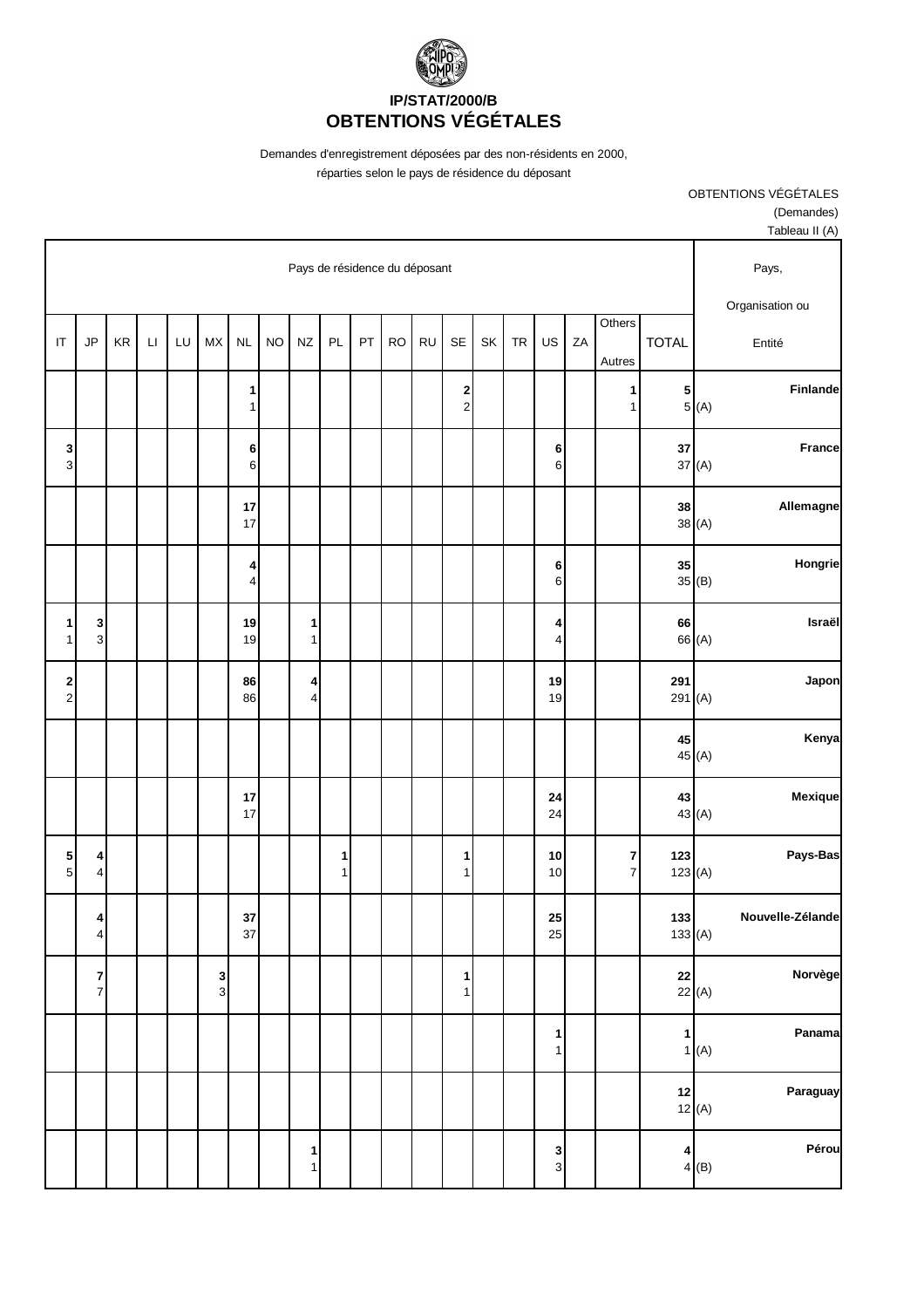

Applications for registration filed by non-residents in 2000, broken down according to the country of residence of the applicant

PLANT VARIETIES (Applications) Table II (A)

| Reporting Country,                              |     |                                  |    |                | Country of residence of applicant<br><b>BE</b><br><b>BR</b><br>CA<br>CH<br>CN<br>CZ<br>DE<br>ES<br>F1<br><b>FR</b><br>GB<br>GR<br>HU<br>IE<br>$\mathsf{IL}$<br>$\sf IN$<br><b>BG</b><br>DK<br>$\bf 6$<br>2<br>8 <sup>1</sup><br>10<br>66<br>$\boldsymbol{4}$<br>$\overline{\mathbf{c}}$<br>6<br>$\overline{4}$<br>10<br>66<br>8 |  |              |                                |                              |  |                     |                    |                              |  |  |                                    |          |  |                   |                      |                     |    |
|-------------------------------------------------|-----|----------------------------------|----|----------------|---------------------------------------------------------------------------------------------------------------------------------------------------------------------------------------------------------------------------------------------------------------------------------------------------------------------------------|--|--------------|--------------------------------|------------------------------|--|---------------------|--------------------|------------------------------|--|--|------------------------------------|----------|--|-------------------|----------------------|---------------------|----|
| Organization or                                 |     |                                  |    |                |                                                                                                                                                                                                                                                                                                                                 |  |              |                                |                              |  |                     |                    |                              |  |  |                                    |          |  |                   |                      |                     |    |
| Entity                                          |     | AR                               | AT | AU             |                                                                                                                                                                                                                                                                                                                                 |  |              |                                |                              |  |                     |                    |                              |  |  |                                    |          |  |                   |                      |                     |    |
| Poland                                          | (A) |                                  |    |                |                                                                                                                                                                                                                                                                                                                                 |  |              |                                |                              |  |                     |                    |                              |  |  |                                    |          |  |                   |                      |                     |    |
| <b>Republic of</b><br>Moldova                   | (A) |                                  |    |                |                                                                                                                                                                                                                                                                                                                                 |  |              |                                |                              |  |                     |                    |                              |  |  |                                    |          |  |                   |                      |                     |    |
| Russian<br>Federation                           | (A) |                                  |    |                | 1<br>$\mathbf{1}$                                                                                                                                                                                                                                                                                                               |  |              |                                |                              |  |                     | 9<br>9             |                              |  |  | $\mathbf{1}$<br>$\mathbf{1}$       |          |  |                   |                      |                     |    |
| Slovenia                                        | (A) |                                  |    |                |                                                                                                                                                                                                                                                                                                                                 |  |              |                                |                              |  |                     | 6<br>6             |                              |  |  |                                    |          |  |                   |                      |                     |    |
| <b>South Africa</b>                             | (A) | $\mathbf{3}$<br>$\overline{3}$   |    | 14<br>14       |                                                                                                                                                                                                                                                                                                                                 |  |              |                                |                              |  |                     | 23<br>23           | 17<br>17                     |  |  | 18<br>18                           | 10<br>10 |  |                   |                      | 7<br>$\overline{7}$ |    |
| Spain                                           | (A) |                                  |    |                | 1<br>1                                                                                                                                                                                                                                                                                                                          |  |              |                                | 2<br>$\overline{\mathbf{c}}$ |  |                     |                    |                              |  |  | 12<br>12                           |          |  |                   |                      |                     |    |
| <b>Sweden</b>                                   | (A) |                                  |    |                |                                                                                                                                                                                                                                                                                                                                 |  |              |                                |                              |  |                     |                    |                              |  |  |                                    |          |  |                   |                      |                     |    |
| <b>Switzerland</b>                              | (A) |                                  |    |                |                                                                                                                                                                                                                                                                                                                                 |  |              | 1<br>1                         |                              |  |                     | 34<br>34           |                              |  |  | 13<br>13                           | 6<br>6   |  |                   |                      |                     |    |
| <b>United Kingdom</b>                           | (A) |                                  |    |                | 4<br>$\overline{4}$                                                                                                                                                                                                                                                                                                             |  |              |                                |                              |  |                     | 40<br>40           | 4<br>$\overline{4}$          |  |  | 19<br>19                           |          |  |                   | 5<br>$5\phantom{.0}$ |                     |    |
| <b>United States of</b><br>America              | (A) | 1<br>11                          |    | 20<br>$1 \mid$ | 13                                                                                                                                                                                                                                                                                                                              |  | 1            | 11<br>6                        | 1                            |  | 1                   | 66<br>$\mathbf{2}$ | 28                           |  |  | 40                                 | 55<br>1  |  |                   |                      | 20                  | 12 |
|                                                 | (B) |                                  |    | 19             | 13                                                                                                                                                                                                                                                                                                                              |  | $\mathbf{1}$ | $\sqrt{5}$                     | $\mathbf{1}$                 |  | $\mathbf{1}$        | 64                 | 28                           |  |  | 40                                 | 54       |  |                   |                      | 20                  | 12 |
| <b>Uruguay</b>                                  | (A) | $\overline{7}$<br>$\overline{7}$ |    |                |                                                                                                                                                                                                                                                                                                                                 |  |              |                                |                              |  |                     |                    | $\mathbf{1}$<br>$\mathbf{1}$ |  |  | $\mathbf{2}$<br>$\overline{2}$     |          |  |                   |                      |                     |    |
| Venezuela                                       | (B) |                                  |    |                |                                                                                                                                                                                                                                                                                                                                 |  |              |                                |                              |  |                     |                    |                              |  |  | $\boldsymbol{4}$<br>$\overline{4}$ |          |  |                   |                      |                     |    |
| <b>Community Plant</b><br><b>Variety Office</b> | (A) |                                  |    | 22<br>22       |                                                                                                                                                                                                                                                                                                                                 |  |              | $\mathbf{2}$<br>$\overline{2}$ | 3 <sup>3</sup>               |  | 2<br>$\overline{a}$ |                    |                              |  |  |                                    |          |  | 1<br>$\mathbf{1}$ |                      | ${\bf 20}$<br>20    |    |